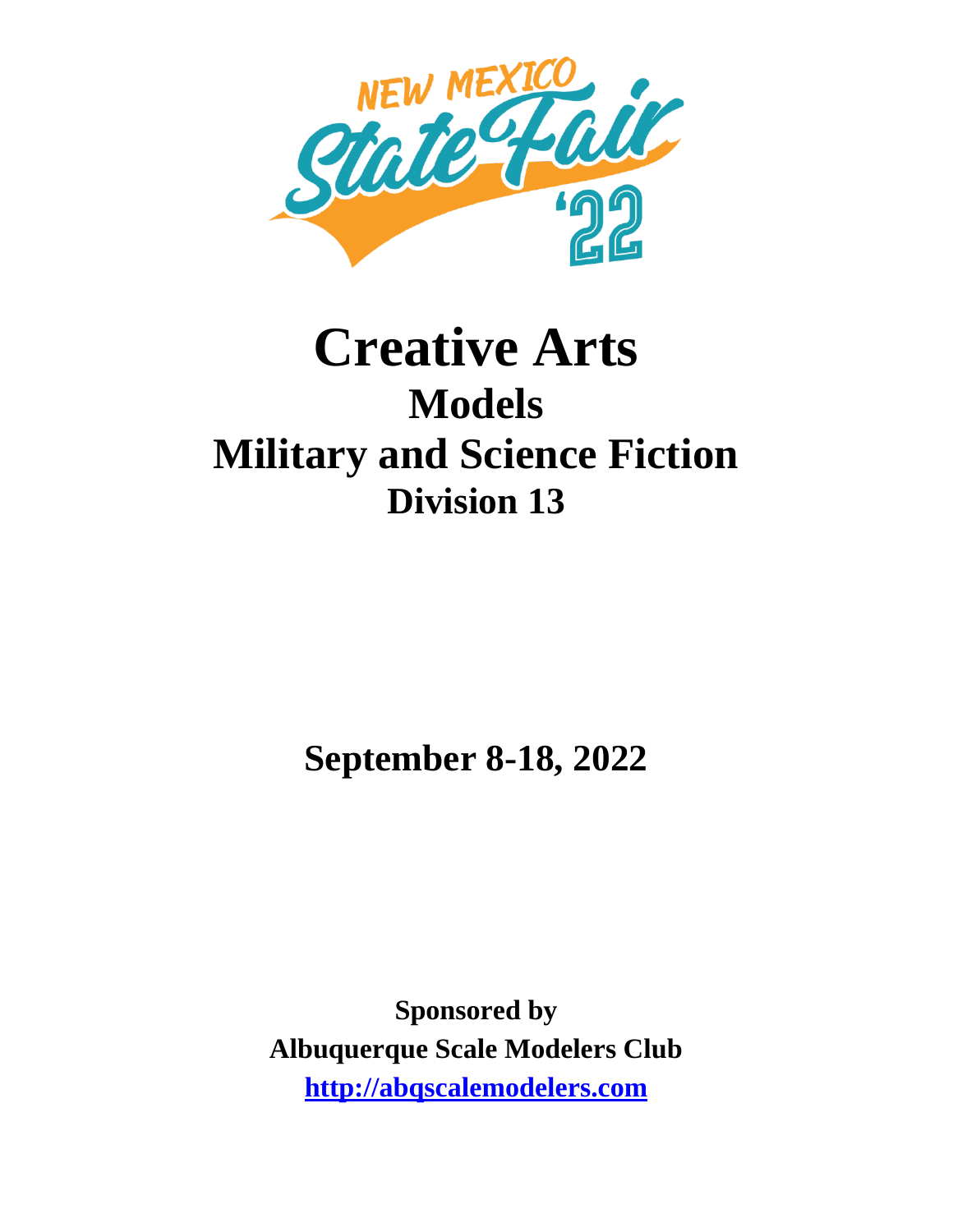#### **Entry Dates**

**FRIDAY, AUGUST 26, 2022 9:00 AM to 5:00 PM SATURDAY, AUGUST 27, 2022 9:00 AM to 5:00 PM**

### **Entry Fee: \$5.00 Special Rules**

- 1. The exhibitor must construct all models.
- 2. Entries must never have been entered in a previous New Mexico State Fair.
- 3. Entries will be entered in specific class; otherwise model will be entered in the miscellaneous class.
- 4. One entry per exhibitor per class.
- 5. Classification and acceptance of entries will be at the discretion of officials.
- 6. The judges will determine qualification or disqualification of any entry in question.
- 7. Judges may reclassify entries if needed.
- 8. Entry tags will not be tied to item.
- 9. Models and diorama bases shall not exceed 15"x 20" or 300 sq. inches. Space for large models is very limited.
- 10. Display of large models will be at the discretion of officials.
- 11. All ribbon winners will be displayed.
- 12. Non-ribbon exhibits will be displayed only if space permits.
- 13. Quality is emphasized and entries are judged by means, which recognize workmanship, scale authenticity, finish and presentation.

## **Models Sections 471-474**

Section 471 Youth 11 years and under Section 472 Senior Youth 12-17 years of age Section 473 Adult 18 years and over

Section 474 Professional More than 5 years experience

#### **Classes 1-18**

Each Section will Compete in the Following Classes:

- 1. Aircraft, Jet Large scale 1/48 scale & larger
- 2. Aircraft, Jet Small scale 1/72 scale & smaller
- 3. Aircraft, Non-Jet Large scale 1/48 scale & larger